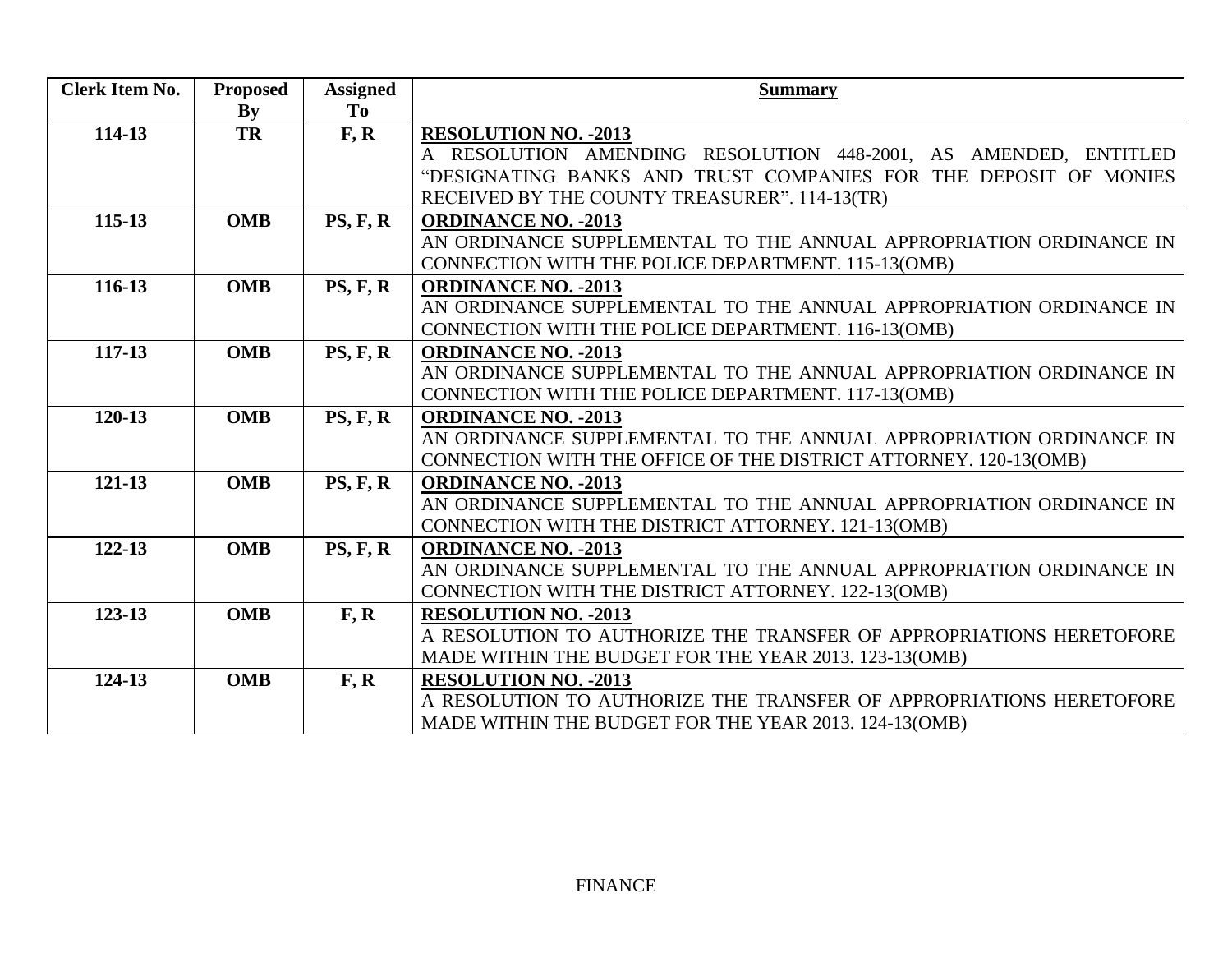| 128-13 | <b>PW</b> | PL, F, R        | <b>ORDINANCE NO. - 2013</b>                                                                                                                |
|--------|-----------|-----------------|--------------------------------------------------------------------------------------------------------------------------------------------|
|        |           |                 | AN ORDINANCE MAKING CERTAIN DETERMINATIONS PURSUANT TO THE STATE                                                                           |
|        |           |                 | ENVIRONMENTAL QUALITY REVIEW ACT AND AUTHORIZING THE COUNTY                                                                                |
|        |           |                 | EXECUTIVE OF THE COUNTY OF NASSAU TO ACCEPT, ON BEHALF OF THE COUNTY                                                                       |
|        |           |                 | OF NASSAU, AN OFFER OF PURCHASE FROM KASYER PROPERTY ASSOCIATES INC.                                                                       |
|        |           |                 | OF CERTAIN PREMISES LOCATED IN HICKSVILLE, TOWN OF OYSTER BAY, COUNTY                                                                      |
|        |           |                 | OF NASSAU, STATE OF NEW YORK, SAID PROPERTY KNOWN AS SECTION 11, BLOCK                                                                     |
|        |           |                 | 323 LOT 499 ON THE LAND AND TAX MAP OF THE COUNTY OF NASSAU, AND                                                                           |
|        |           |                 | AUTHORIZING THE COUNTY EXECUTIVE TO EXECUTE A DEED, CONTRACT OF SALE                                                                       |
|        |           |                 | AND ALL PERTINENT DOCUMENTS IN CONNECTION THEREWITH TO CONSUMATE                                                                           |
|        |           |                 | THE SALE. 128-13(PW)                                                                                                                       |
| 129-13 | <b>PW</b> | <b>PL, F, R</b> | <b>ORDINANCE NO. - 2013</b>                                                                                                                |
|        |           |                 | AN ORDINANCE MAKING CERTAIN DETERMINATIONS PURSUANT TO THE STATE                                                                           |
|        |           |                 | ENVIRONMENTAL QUALITY REVIEW ACT AND AUTHORIZING THE COUNTY                                                                                |
|        |           |                 | EXECUTIVE OF THE COUNTY OF NASSAU TO ACCEPT, ON BEHALF OF THE COUNTY                                                                       |
|        |           |                 | OF NASSAU, AN OFFER OF PURCHASE FROM JODY SASLOW OF CERTAIN PREMISES                                                                       |
|        |           |                 | LOCATED IN THE INCORPORATED VILLAGE OF SEA CLIFF, TOWN OF OYSTER BAY,                                                                      |
|        |           |                 | COUNTY OF NASSAU, STATE OF NEW YORK, SAID PROPERTY KNOWN AS SECTION                                                                        |
|        |           |                 | 21, BLOCK 170, LOT 444 ON THE LAND AND TAX MAP OF THE COUNTY OF NASSAU,                                                                    |
|        |           |                 | AND AUTHORIZING THE COUNTY EXECUTIVE TO EXECUTE A DEED, CONTRACT OF                                                                        |
|        |           |                 | SALE AND ALL PERTINENT DOCUMENTS IN CONNECTION THEREWITH TO                                                                                |
|        |           |                 | CONSUMATE THE SALE. 129-13(PW)                                                                                                             |
| 130-13 | <b>PW</b> | <b>PL, F, R</b> | <b>ORDINANCE NO. - 2013</b>                                                                                                                |
|        |           |                 | AN ORDINANCE MAKING CERTAIN DETERMINATIONS PURSUANT TO THE STATE                                                                           |
|        |           |                 | ENVIRONMENTAL QUALITY REVIEW ACT AND AUTHORIZING THE COUNTY                                                                                |
|        |           |                 | EXECUTIVE OF THE COUNTY OF NASSAU TO ACCEPT, ON BEHALF OF THE COUNTY<br>OF NASSAU, AN OFFER OF PURCHASE FROM DAVID A. PARSONS OF A CERTAIN |
|        |           |                 | PORTION OF THE RIGHT- OF- WAY KNOWN AS BAYVILLE ROAD LOCATED IN                                                                            |
|        |           |                 | LOCUST VALLEY, TOWN OF OYSTER BAY, COUNTY OF NASSAU, STATE OF NEW                                                                          |
|        |           |                 |                                                                                                                                            |
|        |           |                 |                                                                                                                                            |
|        |           |                 | YORK, SAID PROPERTY KNOWN AS SECTION 29, BLOCK M-1, PART OF RIGHT-OF-                                                                      |
|        |           |                 | WAY KNOWN AS BAYVILLE ROAD ADJACENT TO LOT 61 ON THE LAND AND TAX                                                                          |
|        |           |                 | MAP OF THE COUNTY OF NASSAU, AND AUTHORIZING THE COUNTY EXECUTIVE TO<br>EXECUTE A DEED, CONTRACT OF SALE AND ALL PERTINENT DOCUMENTS IN    |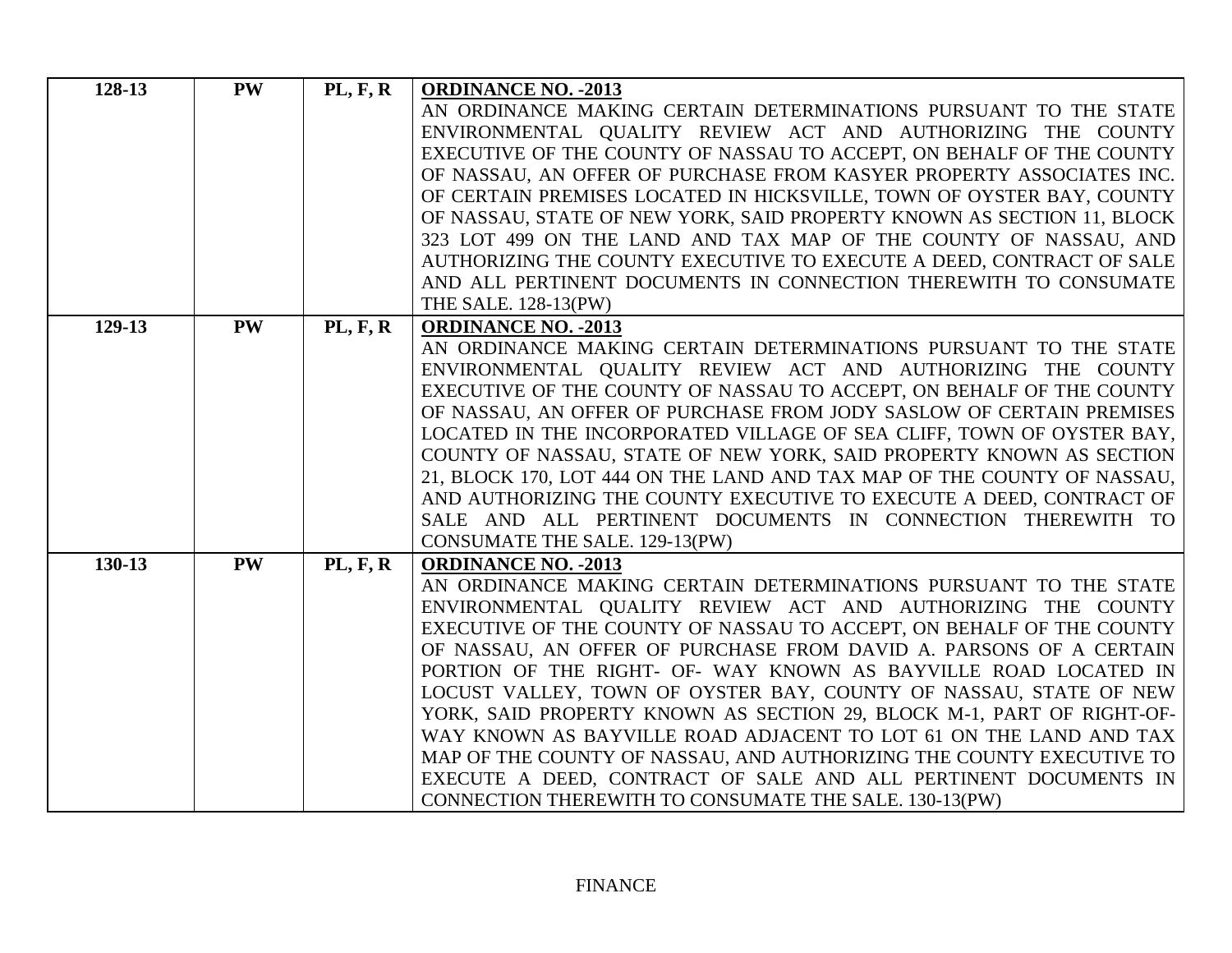| 131-13 | <b>OMB</b> | H, F, R         | <b>ORDINANCE NO. - 2013</b>                                                                                                  |
|--------|------------|-----------------|------------------------------------------------------------------------------------------------------------------------------|
|        |            |                 | AN ORDINANCE SUPPLEMENTAL TO THE ANNUAL APPROPRIATION ORDINANCE IN                                                           |
|        |            |                 | CONNECTION WITH THE DEPARTMENT OF HEALTH. 131-13(OMB)                                                                        |
| 132-13 | <b>OMB</b> | H, F, R         | <b>ORDINANCE NO. - 2013</b>                                                                                                  |
|        |            |                 | AN ORDINANCE SUPPLEMENTAL TO THE ANNUAL APPROPRIATION ORDINANCE IN                                                           |
|        |            |                 | CONNECTION WITH THE DEPARTMENT OF HEALTH. 132-13(OMB)                                                                        |
| 133-13 | <b>OMB</b> | H, F, R         | <b>ORDINANCE NO. - 2013</b>                                                                                                  |
|        |            |                 | AN ORDINANCE SUPPLEMENTAL TO THE ANNUAL APPROPRIATION ORDINANCE IN                                                           |
|        |            |                 | CONNECTION WITH THE DEPARTMENT OF HEALTH. 133-13(OMB)                                                                        |
| 134-13 | <b>OMB</b> | H, F, R         | <b>ORDINANCE NO. - 2013</b>                                                                                                  |
|        |            |                 | AN ORDINANCE SUPPLEMENTAL TO THE ANNUAL APPROPRIATION ORDINANCE IN                                                           |
|        |            |                 | CONNECTION WITH THE DEPARTMENT OF HEALTH. 134-13(OMB)                                                                        |
| 135-13 | <b>OMB</b> | H, F, R         | <b>ORDINANCE NO. - 2013</b>                                                                                                  |
|        |            |                 | AN ORDINANCE SUPPLEMENTAL TO THE ANNUAL APPROPRIATION ORDINANCE IN                                                           |
|        |            |                 | <b>CONNECTION WITH THE DEPARTMENT OF HEALTH. 135-13(OMB)</b>                                                                 |
| 136-13 | <b>OMB</b> | H, F, R         | <b>ORDINANCE NO. - 2013</b>                                                                                                  |
|        |            |                 | AN ORDINANCE SUPPLEMENTAL TO THE ANNUAL APPROPRIATION ORDINANCE IN                                                           |
|        |            |                 | CONNECTION WITH THE DEPARTMENT OF HEALTH. 136-13(OMB)                                                                        |
| 137-13 | <b>OMB</b> | H, F, R         | <b>ORDINANCE NO. - 2013</b>                                                                                                  |
|        |            |                 | AN ORDINANCE SUPPLEMENTAL TO THE ANNUAL APPROPRIATION ORDINANCE IN                                                           |
|        |            |                 | CONNECTION WITH THE HEALTH DEPARTMENT. 137-13(OMB)                                                                           |
| 138-13 | <b>OMB</b> | PS, F, R        | <b>ORDINANCE NO. - 2013</b>                                                                                                  |
|        |            |                 | AN ORDINANCE SUPPLEMENTAL TO THE ANNUAL APPROPRIATION ORDINANCE IN                                                           |
|        |            |                 | CONNECTION WITH THE DISTRICT ATTORNEY. 138-13(OMB)                                                                           |
| 139-13 | <b>OMB</b> | <b>PS, F, R</b> | <b>ORDINANCE NO. - 2013</b>                                                                                                  |
|        |            |                 | AN ORDINANCE SUPPLEMENTAL TO THE ANNUAL APPROPRIATION ORDINANCE IN                                                           |
|        |            |                 | CONNECTION WITH THE DISTRICT ATTORNEY. 139-13(OMB)                                                                           |
| 140-13 | <b>OMB</b> | <b>PS, F, R</b> | <b>ORDINANCE NO. - 2013</b>                                                                                                  |
|        |            |                 | AN ORDINANCE SUPPLEMENTAL TO THE ANNUAL APPROPRIATION ORDINANCE IN                                                           |
|        |            |                 | CONNECTION WITH THE OFFICE OF THE DISTRICT ATTORNEY. 140-13(OMB)                                                             |
| 141-13 | <b>OMB</b> | <b>PS, F, R</b> | <b>ORDINANCE NO. - 2013</b>                                                                                                  |
|        |            |                 | AN ORDINANCE SUPPLEMENTAL TO THE ANNUAL APPROPRIATION ORDINANCE IN                                                           |
|        |            |                 | CONNECTION WITH THE DEPARTMENT OF PROBATION. 141-13(OMB)                                                                     |
| 142-13 | <b>OMB</b> | F, R            | <b>RESOLUTION NO. - 2013</b>                                                                                                 |
|        |            |                 |                                                                                                                              |
|        |            |                 | A RESOLUTION TO AUTHORIZE THE TRANSFER OF APPROPRIATIONS HERETOFORE<br>MADE WITHIN THE BUDGET FOR THE YEAR 2013. 142-13(OMB) |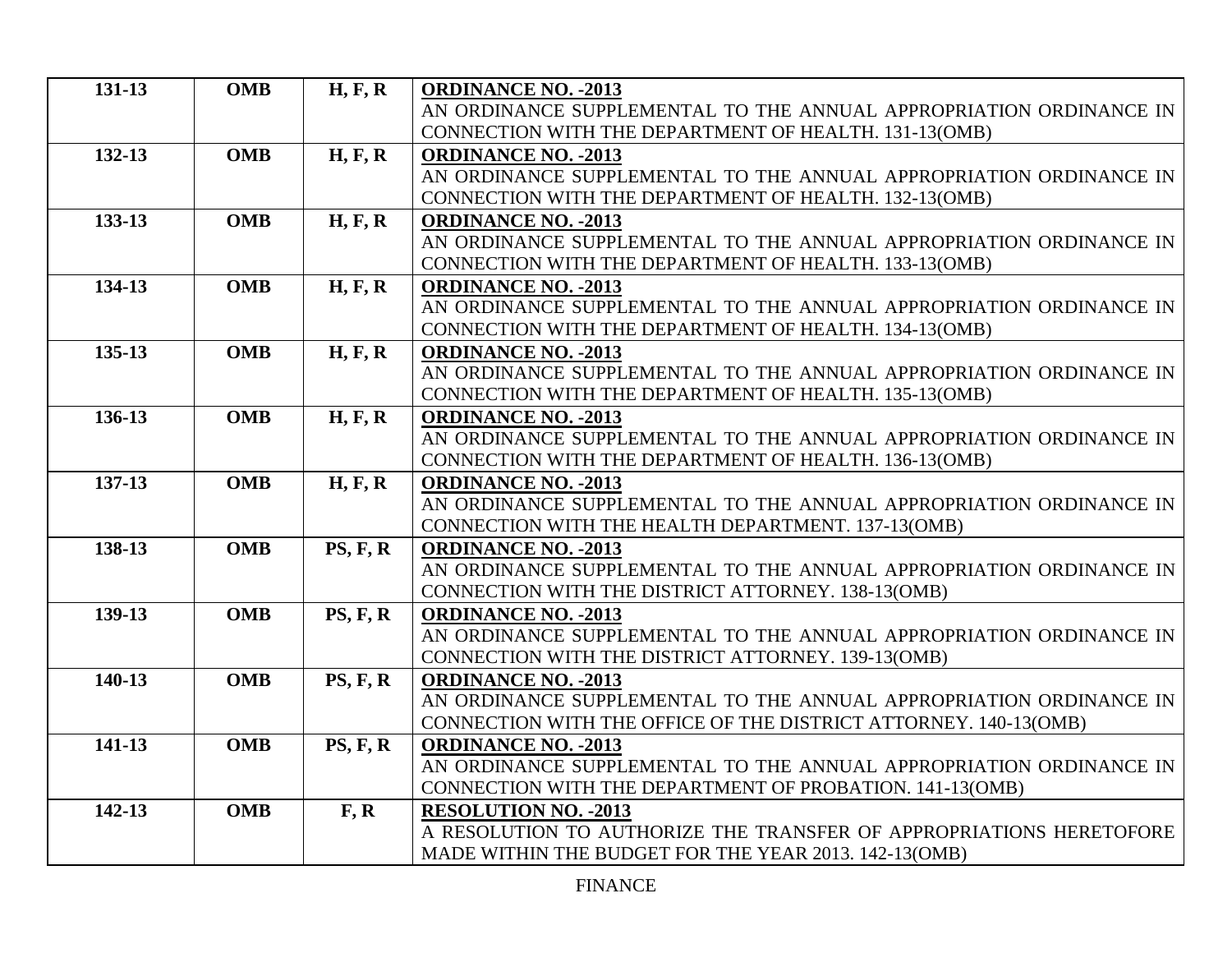| 148-13     | <b>PK</b> | F, R | <b>RESOLUTION NO. - 2013</b>                                                                                                      |
|------------|-----------|------|-----------------------------------------------------------------------------------------------------------------------------------|
|            |           |      | A RESOLUTION AUTHORIZING THE COUNTY EXECUTIVE TO EXECUTE A GRANT                                                                  |
|            |           |      | AGREEMENT BETWEEN THE COUNTY OF NASSAU, ACTING ON BEHALF OF THE                                                                   |
|            |           |      | DEPARTMENT OF PARKS, RECREATION AND MUSEUMS, AND CHAMBER PLAYERS                                                                  |
|            |           |      | INTERNATIONAL.148-13(PK)                                                                                                          |
| 149-13     | <b>PK</b> | F, R | <b>RESOLUTION NO. - 2013</b>                                                                                                      |
|            |           |      | A RESOLUTION AUTHORIZING THE COUNTY EXECUTIVE TO EXECUTE A GRANT                                                                  |
|            |           |      | AGREEMENT BETWEEN THE COUNTY OF NASSAU, ACTING ON BEHALF OF THE                                                                   |
|            |           |      | DEPARTMENT OF PARKS, RECREATION AND MUSEUMS, AND AFRICAN ATLANTIC                                                                 |
|            |           |      | GENEALOGICAL SOCIETY.149-13(PK)                                                                                                   |
| 151-13     | <b>AT</b> | F, R | <b>ORDINANCE NO. - 2013</b>                                                                                                       |
|            |           |      | AN ORDINANCE PROVIDING FOR A CAPITAL EXPENDITURE TO FINANCE THE                                                                   |
|            |           |      | PAYMENT OF CERTAIN JUDGMENTS AGAINST THE COUNTY OF NASSAU,                                                                        |
|            |           |      | AUTHORIZING \$291,527.96 OF BONDS OF THE COUNTY OF NASSAU TO FINANCE SAID                                                         |
|            |           |      | EXPENDITURE, AND MAKING CERTAIN DETERMINATIONS PURSUANT TO THE STATE                                                              |
|            |           |      | ENVIRONMENTAL QUALITY REVIEW ACT, THE LOCAL FINANCE LAW OF NEW YORK<br>AND THE COUNTY GOVERNMENT LAW OF NASSAU COUNTY. 151-13(AT) |
| $161-13$   | AT        | F, R | <b>RESOLUTION NO. - 2013</b>                                                                                                      |
|            |           |      | A RESOLUTION AUTHORIZING THE COUNTY ATTORNEY TO COMPROMISE AND                                                                    |
|            |           |      | SETTLE THE ACTION ENTITLED MORGAN V. COUNTY OF NASSAU, ET AL., PURSUANT                                                           |
|            |           |      | TO THE COUNTY LAW, THE COUNTY GOVERNMENT LAW OF NASSAU COUNTY AND                                                                 |
|            |           |      | THE NASSAU COUNTY ADMINISTRATIVE CODE. 161-13(AT)                                                                                 |
| $162 - 13$ | <b>AT</b> | F, R | <b>ORDINANCE NO. - 2013</b>                                                                                                       |
|            |           |      | AN ORDINANCE PROVIDING FOR A CAPITAL EXPENDITURE TO FINANCE THE                                                                   |
|            |           |      | PAYMENT OF CERTAIN SETTLED CLAIMS AGAINST THE COUNTY OF NASSAU,                                                                   |
|            |           |      | AUTHORIZING \$408,000 OF BONDS OF THE COUNTY OF NASSAU TO FINANCE SAID                                                            |
|            |           |      | EXPENDITURE, AND MAKING CERTAIN DETERMINATIONS PURSUANT TO THE STATE                                                              |
|            |           |      | ENVIRONMENTAL QUALITY REVIEW ACT, THE LOCAL FINANCE LAW OF NEW YORK                                                               |
|            |           |      | AND THE COUNTY GOVERNMENT LAW OF NASSAU COUNTY. 162-13(AT)                                                                        |
| $163 - 13$ | <b>AT</b> | F, R | <b>RESOLUTION NO. - 2013</b>                                                                                                      |
|            |           |      | A RESOLUTION AUTHORIZING THE COUNTY ATTORNEY TO COMPROMISE AND                                                                    |
|            |           |      | SETTLE THE ACTION ENTITLED FRIERSON V. NASSAU COUNTY, ET AL., PURSUANT TO                                                         |
|            |           |      | THE COUNTY LAW, THE COUNTY GOVERNMENT LAW OF NASSAU COUNTY AND THE                                                                |
|            |           |      | NASSAU COUNTY ADMINISTRATIVE CODE. 163-13(AT)                                                                                     |